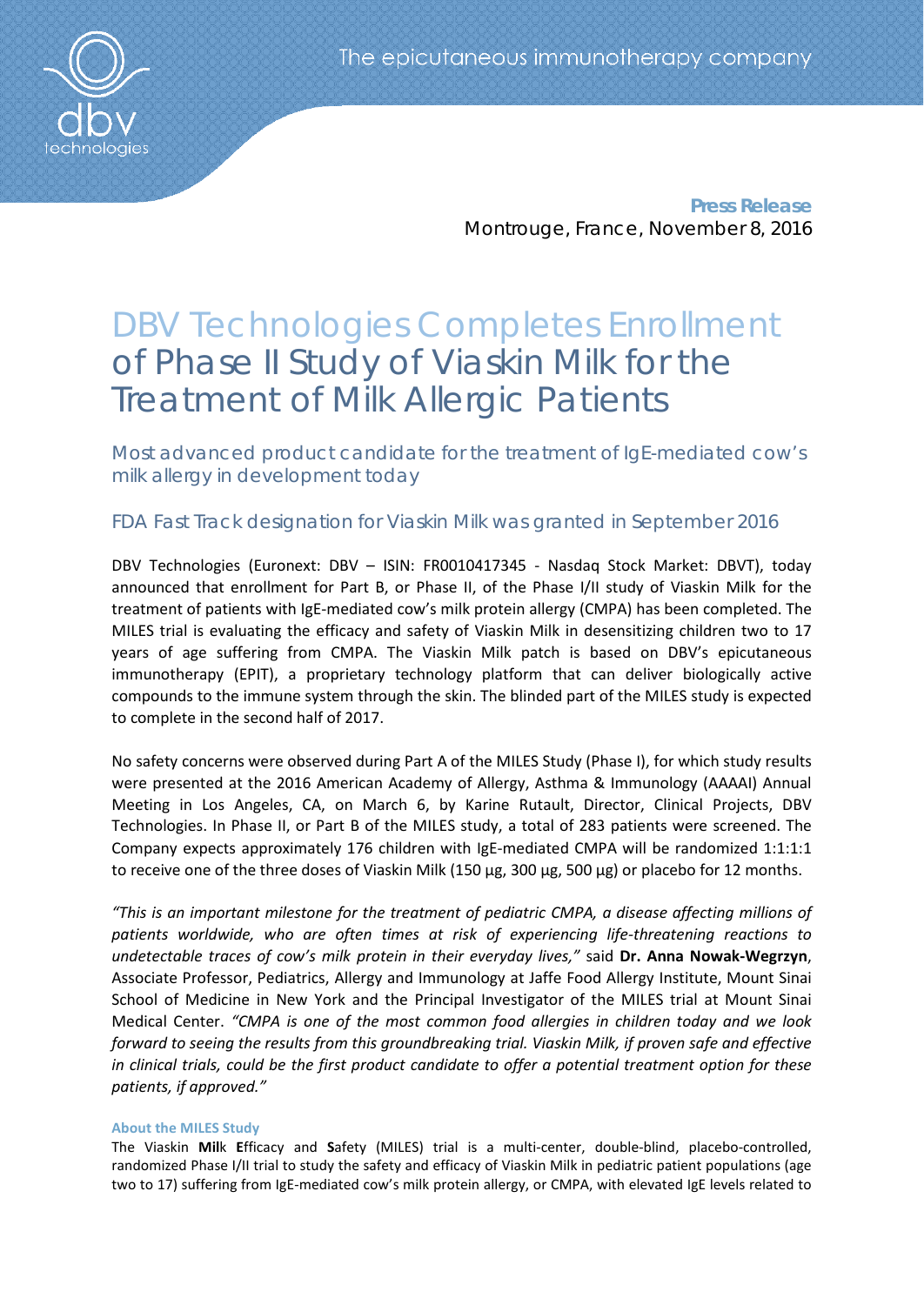cow's milk protein. The trial is being conducted in select U.S. and Canadian clinical centers. Part A of the MILES trial has been completed with no safety concerns. Approximately 194 subjects are expected to be randomized for treatment at 17 sites, including 18 subjects from Part A and 176 subjects from Part B, under the proposed amended MILES Part B protocol. Eligible subjects with confirmed IgE-mediated CMPA will perform an initial food challenge at screening with escalating doses of cow's milk proteins. Subjects who display objective symptoms of an allergic response to an eliciting dose of 300 mg cow's milk proteins (approximately 9.4 mL of cow's milk) or below will be randomized in the trial. The primary efficacy endpoint will be the percentage of subjects who are treatment responders after 12 months, defined as subjects who meet at least one of the following criteria: (1) a 10-fold or greater increase in the cumulative reactive dose, or CRD, of cow's milk proteins at month 12 of the food challenge as compared to baseline value in addition to reaching tolerance to at least 144 mg of cow's milk protein (approximately 4.5 mL of milk) or (2) a CRD of cow's milk protein greater than or equal to 1,444 mg (approximately 45 mL of milk) at month 12 of the food challenge. Secondary efficacy endpoints include, among others, the percentage of subjects who are treatment responders at month 24, the mean and median CRD of cow's milk proteins at months 12 and 24 as well as the change in CRD from baseline, the change from baseline in the severity of symptoms elicited during the food challenge from baseline to months 12 and 24, and the change from baseline in quality of life assessments at months 12 and 24.

#### **About Viaskin Milk**

Viaskin Milk is an investigational therapy in development for the treatment of pediatric cow's milk protein allergy (CMPA) and Eosinophilic Esophagitis (EoE). The Viaskin Milk patch is based on epicutaneous immunotherapy (EPIT), a proprietary technology platform that can deliver biologically active compounds to the immune system through intact skin without allowing compound passage into the blood.

#### **About Cow's Milk Protein Allergy**

Cow's milk protein allergy (CMPA) is the most common food allergy in infants and young children, affecting 2% to 3% of the general population. Symptoms can include gastrointestinal problems such as vomiting and diarrhea, skin rash, angioedema or rapid swelling of the skin, and anaphylaxis. The only option available for CMPA management is the avoidance of cow's milk, which can lead to issues of dietary imbalance, failure to thrive and poor quality of life.

#### **About DBV Technologies**

DBV Technologies is developing Viaskin®, a proprietary technology platform with broad potential applications in immunotherapy. Viaskin is based on epicutaneous immunotherapy, or EPIT®, DBV's method of delivering biologically active compounds to the immune system through intact skin. With this new class of selfadministered and non-invasive product candidates, the company is dedicated to safely transforming the care of food allergic patients, for whom there are no approved treatments. DBV's food allergies programs include ongoing clinical trials of Viaskin Peanut and Viaskin Milk, and preclinical development of Viaskin Egg. DBV is also pursuing a human proof-of-concept clinical study of Viaskin Milk for the treatment of Eosinophilic Esophagitis, and exploring potential applications of its platform in vaccines and other immune diseases.

DBV Technologies has global headquarters in Montrouge, France and New York, NY. Company shares are traded on segment B of Euronext Paris (Ticker: DBV, ISIN code: FR0010417345), part of the SBF120 index, and traded on the Nasdaq Global Select Market in the form of American Depositary Shares (each representing onehalf of one ordinary share) (Ticker: DBVT). For more information on DBV Technologies, please visit our website: [www.dbv-technologies.com](http://www.dbv-technologies.com/)

#### **Forward Looking Statements**

This press release contains forward-looking statements, including statements regarding the potential safety and efficacy of Viaskin Milk and statements reflecting management's expectations for clinical development of Viaskin Milk and the commercial potential of Viaskin Milk. These forward-looking statements are not promises or guarantees and involve substantial risks and uncertainties. Among the factors that could cause actual results to differ materially from those described or projected herein include uncertainties associated generally with research and development, clinical trials and related regulatory reviews and approvals, the risk that historical preclinical results may not be predictive of future clinical trial results, and the risk that historical